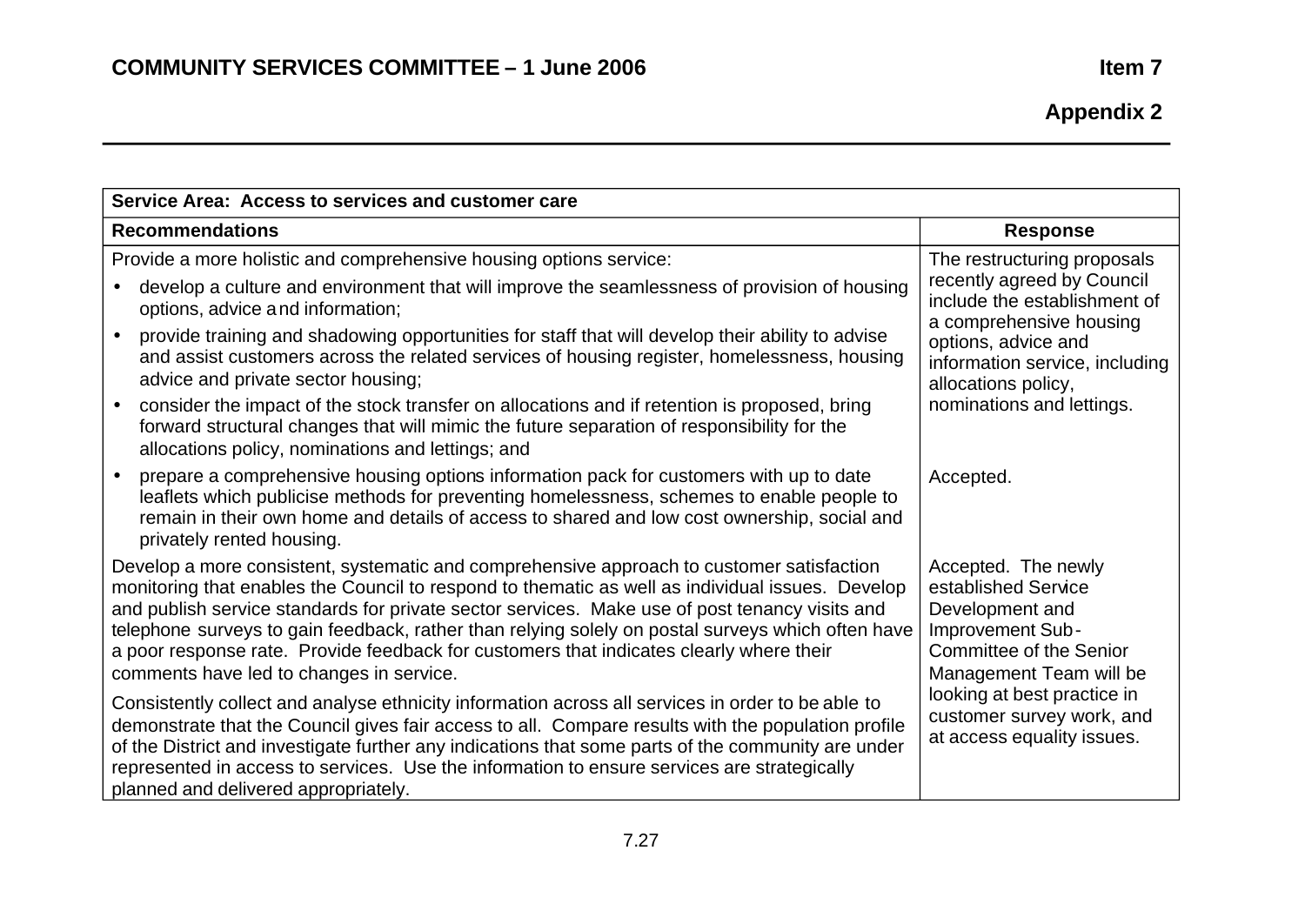| Service Area: Strategy and enabling, housing needs                                                                                                                                                                                                                                                                                                                                                                                                                                                                                                                                                                  |                                                                                                                                                                                                                                                                                                                                                                                                                                                                               |  |  |
|---------------------------------------------------------------------------------------------------------------------------------------------------------------------------------------------------------------------------------------------------------------------------------------------------------------------------------------------------------------------------------------------------------------------------------------------------------------------------------------------------------------------------------------------------------------------------------------------------------------------|-------------------------------------------------------------------------------------------------------------------------------------------------------------------------------------------------------------------------------------------------------------------------------------------------------------------------------------------------------------------------------------------------------------------------------------------------------------------------------|--|--|
| <b>Recommendations</b>                                                                                                                                                                                                                                                                                                                                                                                                                                                                                                                                                                                              | <b>Response</b>                                                                                                                                                                                                                                                                                                                                                                                                                                                               |  |  |
| From the elected membership, appoint a 'champion' for housing. Undertake a programme of<br>training and awareness-raising for Members to break down negative perceptions of affordable<br>housing and to ensure Members are aware of the high needs for housing which are currently<br>hidden. Provide stronger community leadership by working with Housing Associations,<br>developers and other stakeholders to provide a clearer message to local communities about the<br>need for affordable housing.                                                                                                         | This is a decision for the<br>Committee. In other areas of<br>work, such as Benefits,<br>appointment of a Member<br>Champion has been helpful.                                                                                                                                                                                                                                                                                                                                |  |  |
| Maximise the opportunity presented by the development of the housing section of the LDF by;                                                                                                                                                                                                                                                                                                                                                                                                                                                                                                                         |                                                                                                                                                                                                                                                                                                                                                                                                                                                                               |  |  |
| using the Council's new housing strategy and needs analysis to inform the content -<br>specifying housing requirements, including affordable housing for each site, for example the<br>minimum density, types of housing and number of bedrooms needed;<br>ensuring that housing is in a position to match the key dates and milestones set out in the<br>local development scheme in order to have the maximum influence; and<br>working with planning colleagues to propose a large increase to the percentage of affordable<br>housing required on development sites and a reduction of current size thresholds. | It is intended that<br>development plan<br>documents will when<br>prepared provide detailed<br>information about density,<br>tenure, house types, etc. to<br>guide developers. LDF<br>milestones are published in<br>the Local Development<br>Scheme. The East of<br>England Plan requires a<br>minimum of 30% and<br>preferably 40% affordable<br>housing. Site thresholds will<br>be considered during the<br>preparation of the relevant<br>development plan<br>documents. |  |  |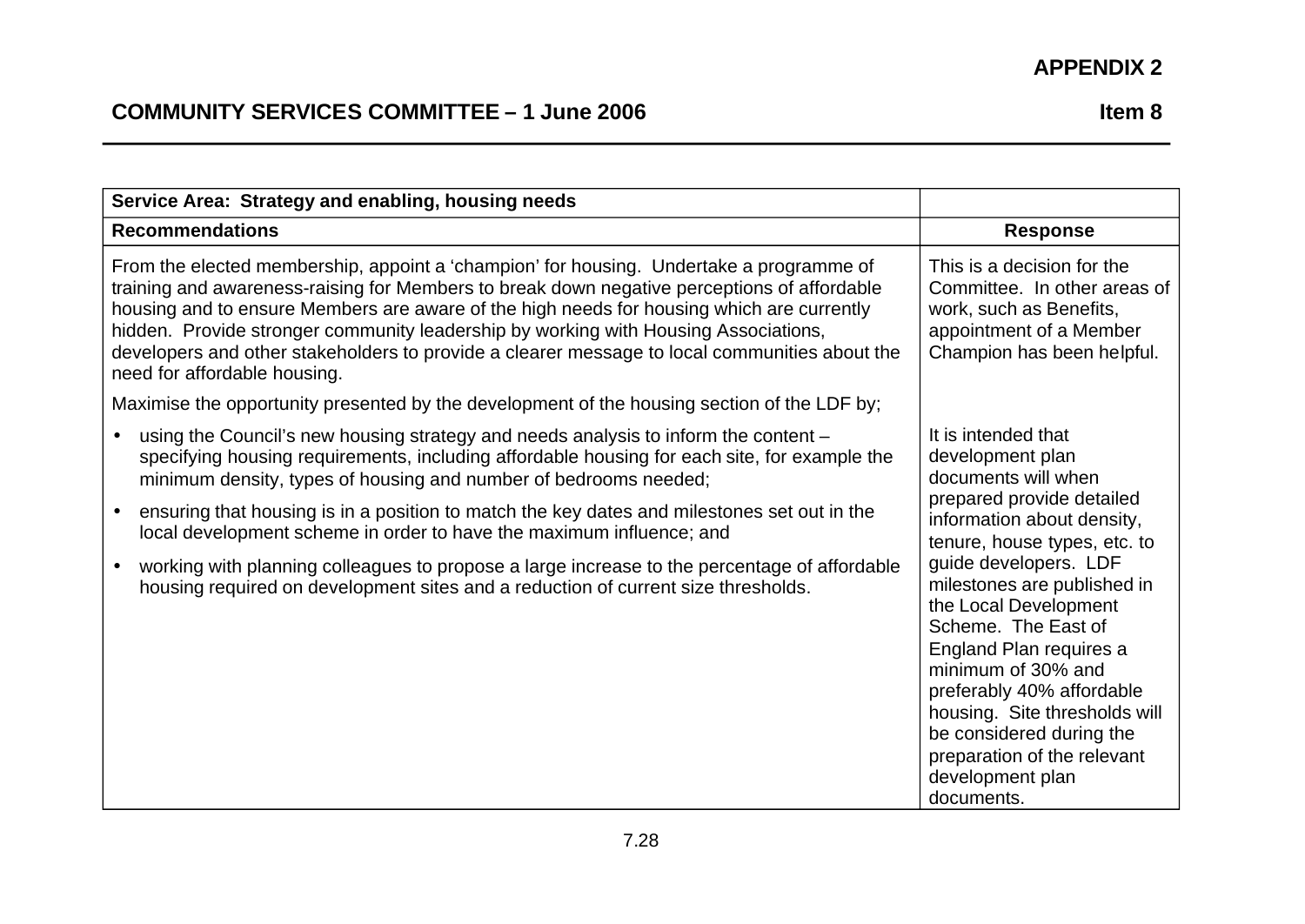| Service Area: Strategy and enabling, housing needs                                                                                                                                                                                                                                                                                            |                                                                                                                                                                                                                                                                                                                                                                 |
|-----------------------------------------------------------------------------------------------------------------------------------------------------------------------------------------------------------------------------------------------------------------------------------------------------------------------------------------------|-----------------------------------------------------------------------------------------------------------------------------------------------------------------------------------------------------------------------------------------------------------------------------------------------------------------------------------------------------------------|
| <b>Recommendations</b>                                                                                                                                                                                                                                                                                                                        | <b>Response</b>                                                                                                                                                                                                                                                                                                                                                 |
| Consider whether the development control officers should continue to have responsibility for<br>negotiation of S106 agreements or whether housing, with a greater vested interest in maximising<br>the output, should take the lead role.<br>Improve the advice and guidance given to developers about what the Council will require in terms | The current arrangements<br>should continue - planning<br>officers are responsible for<br>negotiating and advising on                                                                                                                                                                                                                                           |
| of S106 agreements by working with planning to develop design briefs for developers and RSL's<br>to design schemes which meet the Council's overall strategic housing objectives. Ensure these<br>briefs are followed.                                                                                                                        | all S106 matters and to<br>separate one aspect would<br>not be sensible. Further-<br>more, new LDF guidance will<br>be very specific on the                                                                                                                                                                                                                     |
|                                                                                                                                                                                                                                                                                                                                               | requirements, thus reducing<br>doubt and the potential for<br>developers to argue reduced<br>contributions. However,<br>there has already been<br>increased liaison between<br>housing and planning<br>officers and this will continue<br>to be developed. It is<br>intended that the preparation<br>of developer briefs will be a<br>key component of the LDF. |
| Research why concealed households are not joining the housing register and use this<br>information to help shape the structure and delivery of the more holistic housing options service<br>recommended earlier.                                                                                                                              | Accepted. This work will<br>have to be programmed with<br>other tasks for the new<br><b>Strategic Housing Team.</b>                                                                                                                                                                                                                                             |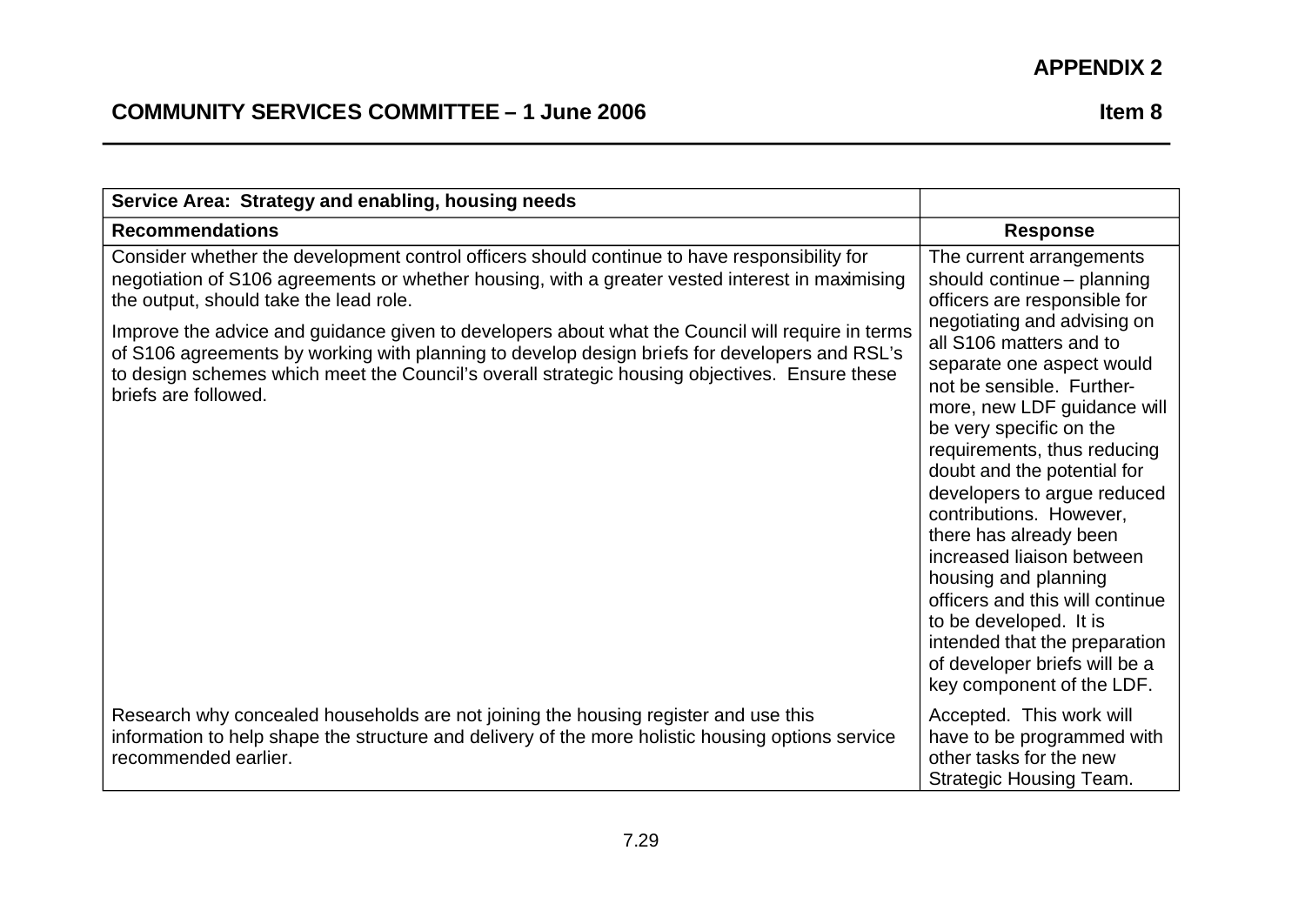| Service Area: Strategy and enabling, housing needs                                                                                                                                                                                                                                                                                                                                         |                                                                                                                                                                                                               |  |
|--------------------------------------------------------------------------------------------------------------------------------------------------------------------------------------------------------------------------------------------------------------------------------------------------------------------------------------------------------------------------------------------|---------------------------------------------------------------------------------------------------------------------------------------------------------------------------------------------------------------|--|
| <b>Recommendations</b>                                                                                                                                                                                                                                                                                                                                                                     | <b>Response</b>                                                                                                                                                                                               |  |
| Consider how excess sheltered housing schemes might serve the needs of other housing needs<br>groups by redesignation and/or remodelling.                                                                                                                                                                                                                                                  | As the strategic housing<br>authority, the Council will<br>need to consider how best to<br>meet housing needs of all<br>sections of the community,<br>including older residents                               |  |
| <b>Service Area: Private sector housing</b>                                                                                                                                                                                                                                                                                                                                                |                                                                                                                                                                                                               |  |
| <b>Recommendation</b>                                                                                                                                                                                                                                                                                                                                                                      | <b>Response</b>                                                                                                                                                                                               |  |
| As a matter or urgency, undertake a private sector stock condition survey, in order to provide up<br>to date information to underpin and justify the development of a new housing strategy for the<br>private sector.                                                                                                                                                                      | Budget agreed for 2006/07.<br>Procurement being<br>progressed.                                                                                                                                                |  |
| Improve understanding of the reasons behind the numbers of private sector empty homes and<br>develop clear policies and initiatives for offering owners ways of bringing empty homes back into<br>use. Include research on 'over the shop' opportunities as part of planned research on reasons<br>for empty homes.                                                                        | Accepted. Research<br>programme is about to start.<br>Research results will guide<br>decisions on what<br>initiatives/action are needed.                                                                      |  |
| Take greater advantage of opportunities afforded by the RRO to target actions and resources to<br>areas need not currently addressed, for example the use of loans would provide better value for<br>money by recycling funds and could be extended to private sector landlords in return for<br>nomination rights for a period – thus providing more assistance to those in housing need. | The Head of Financial<br>Services' current advice is<br>that the financial markets<br>offer the best options for<br>householders to secure<br>loans. However, this position<br>will be reviewed periodically. |  |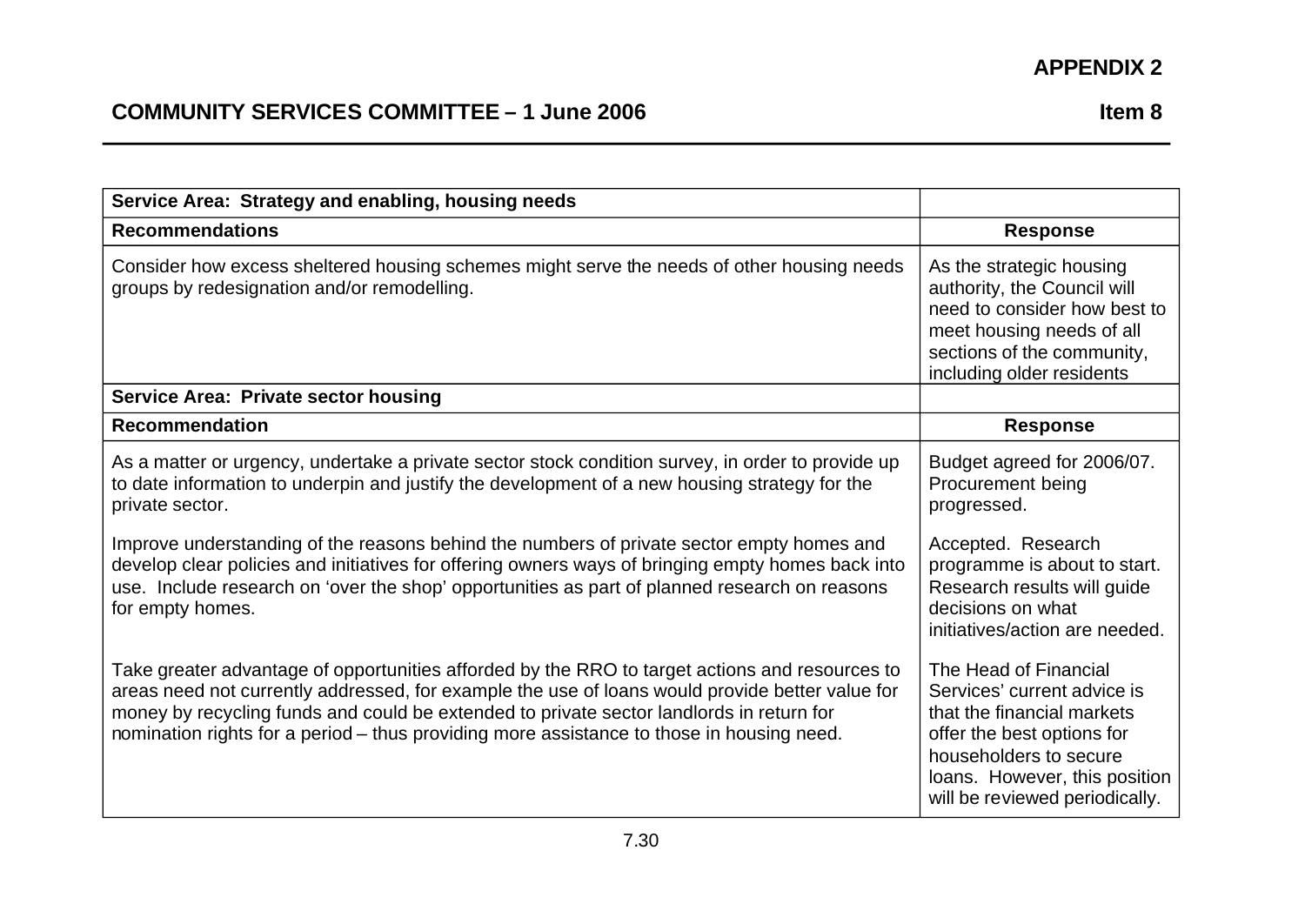| <b>Service Area: Private sector housing</b>                                                                                                                                 |                                                                                                                                                       |  |  |
|-----------------------------------------------------------------------------------------------------------------------------------------------------------------------------|-------------------------------------------------------------------------------------------------------------------------------------------------------|--|--|
| <b>Recommendations</b>                                                                                                                                                      | <b>Response</b>                                                                                                                                       |  |  |
| Strengthen internal working processes and relationships with planning officers in respect of their<br>contribution to delivery of private sector energy targets.            | Accepted, however, Building<br>Regulations are the main<br>determinant of standards.                                                                  |  |  |
| To reduce delays in obtaining individual quotes for disabled adaptation work, tender common<br>items of work against a schedule of rates and put term contract(s) in place. | Work has started with Essex<br><b>County Council on</b><br>procurement of specific work<br>such as installation of<br>stairlifts. This will continue. |  |  |
| Improve the regularity of contact with DFG applicants to keep them advised of the progress of<br>their application.                                                         | Accepted. Revised<br>procedures are in place to<br>ensure better contact with<br>applicants.                                                          |  |  |